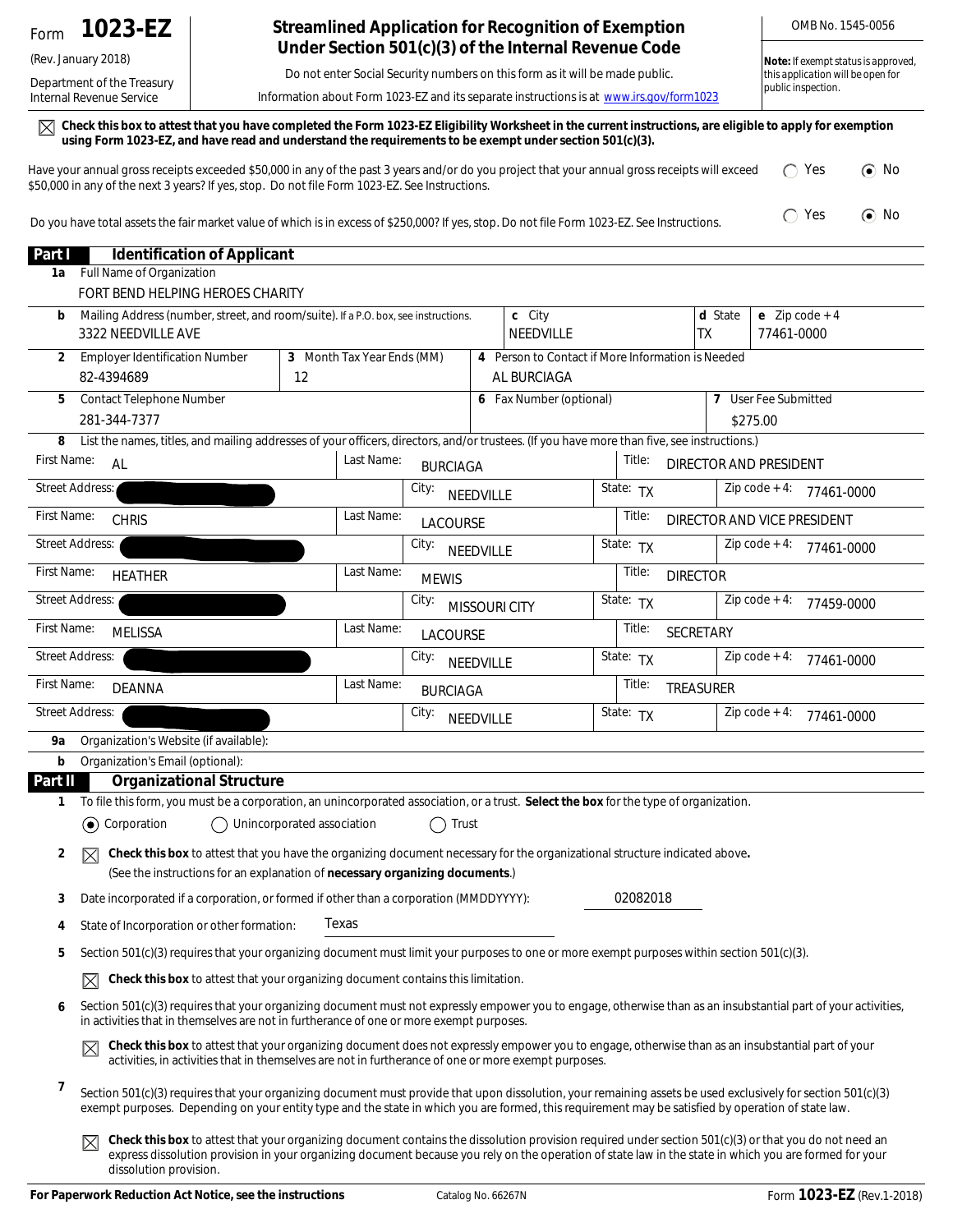| Form 1023-EZ (Rev. 1-2018) |  |
|----------------------------|--|

| Part III<br>2<br>3<br>4<br>5 | <b>Your Specific Activities</b><br>1 Briefly describe the organization's mission or most significant activities (limit 250 characters)<br>The organization's charitable mission is to (i) provide educational and financial assistance to first responders who are in need, (ii) assist first<br>responders during times of crisis/disaster, and (iii) help families impacted by line of duty deaths.<br>P <sub>20</sub><br>Enter the appropriate 3-character NTEE Code that best describes your activities (See the instructions): |                      |                                                                                                                                                    |  |
|------------------------------|-------------------------------------------------------------------------------------------------------------------------------------------------------------------------------------------------------------------------------------------------------------------------------------------------------------------------------------------------------------------------------------------------------------------------------------------------------------------------------------------------------------------------------------|----------------------|----------------------------------------------------------------------------------------------------------------------------------------------------|--|
|                              |                                                                                                                                                                                                                                                                                                                                                                                                                                                                                                                                     |                      |                                                                                                                                                    |  |
|                              |                                                                                                                                                                                                                                                                                                                                                                                                                                                                                                                                     |                      |                                                                                                                                                    |  |
|                              |                                                                                                                                                                                                                                                                                                                                                                                                                                                                                                                                     |                      |                                                                                                                                                    |  |
|                              | To qualify for exemption as a section 501(c)(3) organization, you must be organized and operated exclusively to further one or more of the following purposes. By<br>checking the box or boxes below, you attest that you are organized and operated exclusively to further the purposes indicated. Check all that apply.                                                                                                                                                                                                           |                      |                                                                                                                                                    |  |
|                              | Charitable<br>$ \nabla $ Educational<br>Religious                                                                                                                                                                                                                                                                                                                                                                                                                                                                                   |                      |                                                                                                                                                    |  |
|                              | Scientific<br>Testing for public safety<br>Literary                                                                                                                                                                                                                                                                                                                                                                                                                                                                                 |                      |                                                                                                                                                    |  |
|                              | Prevention of cruelty to children or animals<br>To foster national or international amateur sports competition                                                                                                                                                                                                                                                                                                                                                                                                                      |                      |                                                                                                                                                    |  |
|                              | To qualify for exemption as a section 501(c)(3) organization, you must:                                                                                                                                                                                                                                                                                                                                                                                                                                                             |                      |                                                                                                                                                    |  |
|                              | Refrain from supporting or opposing candidates in political campaigns in any way.                                                                                                                                                                                                                                                                                                                                                                                                                                                   |                      |                                                                                                                                                    |  |
|                              | Ensure that your net earnings do not inure in whole or in part to the benefit of private shareholders or individuals (that is, board members, officers, key<br>management employees, or other insiders).                                                                                                                                                                                                                                                                                                                            |                      |                                                                                                                                                    |  |
|                              | Not further non-exempt purposes (such as purposes that benefit private interests) more than insubstantially.                                                                                                                                                                                                                                                                                                                                                                                                                        |                      |                                                                                                                                                    |  |
|                              | Not be organized or operated for the primary purpose of conducting a trade or business that is not related to your exempt purpose(s).                                                                                                                                                                                                                                                                                                                                                                                               |                      |                                                                                                                                                    |  |
|                              | Not devote more than an insubstantial part of your activities attempting to influence legislation or, if you made a section 501(h) election, not normally make<br>expenditures in excess of expenditure limitations outlined in section 501(h).                                                                                                                                                                                                                                                                                     |                      |                                                                                                                                                    |  |
|                              | ■ Not provide commercial-type insurance as a substantial part of your activities.                                                                                                                                                                                                                                                                                                                                                                                                                                                   |                      |                                                                                                                                                    |  |
|                              | Check this box to attest that you have not conducted and will not conduct activities that violate these prohibitions and restrictions.                                                                                                                                                                                                                                                                                                                                                                                              |                      |                                                                                                                                                    |  |
|                              | Do you or will you attempt to influence legislation?<br>(If yes, consider filing Form 5768. See the instructions for more details.)                                                                                                                                                                                                                                                                                                                                                                                                 | Yes                  | $\left(\bigvee\right)$ No                                                                                                                          |  |
| 6                            | Do you or will you pay compensation to any of your officers, directors, or trustees?<br>________________________________<br>(Refer to the instructions for a definition of compensation.)                                                                                                                                                                                                                                                                                                                                           | Yes                  | $\left(\checkmark\right)$ No                                                                                                                       |  |
| 7                            | Do you or will you donate funds to or pay expenses for individual(s)?                                                                                                                                                                                                                                                                                                                                                                                                                                                               | $\circledcirc$ Yes   | No                                                                                                                                                 |  |
| 8                            | Do you or will you conduct activities or provide grants or other assistance to individual(s) or organization(s) outside the United<br>States?                                                                                                                                                                                                                                                                                                                                                                                       | Yes                  | No<br>$\left( \bigvee \right)$                                                                                                                     |  |
|                              | Do you or will you engage in financial transactions (for example, loans, payments, rents, etc.) with any of your officers, directors,<br>or trustees, or any entities they own or control?                                                                                                                                                                                                                                                                                                                                          | Yes<br>$($ )         | $\circledcirc$ No                                                                                                                                  |  |
| 10                           | Do you or will you have unrelated business gross income of \$1,000 or more during a tax year?<br>_____________________                                                                                                                                                                                                                                                                                                                                                                                                              | Yes                  | No<br>$\mathcal{N}$                                                                                                                                |  |
| 11                           | Do you or will you operate bingo or other gaming activities?                                                                                                                                                                                                                                                                                                                                                                                                                                                                        | Yes                  | $\cal Q$<br>No                                                                                                                                     |  |
|                              | 12 Do you or will you provide disaster relief?                                                                                                                                                                                                                                                                                                                                                                                                                                                                                      | Yes<br>$\mathcal{L}$ | No                                                                                                                                                 |  |
| Part IV                      | <b>Foundation Classification</b>                                                                                                                                                                                                                                                                                                                                                                                                                                                                                                    |                      |                                                                                                                                                    |  |
|                              | Part IV is designed to classify you as an organization that is either a private foundation or a public charity. Public charity status is a more<br>favorable tax status than private foundation status.                                                                                                                                                                                                                                                                                                                             |                      |                                                                                                                                                    |  |
|                              | 1 Are you applying for recognition as a church, school, or hospital (described in section 170(b)(1)(A)(i), (ii), or (iii) of the Internal<br>Revenue Code)? If yes, stop. Do not file Form 1023-EZ. See Instructions                                                                                                                                                                                                                                                                                                                | Yes                  | $\oslash$ No                                                                                                                                       |  |
|                              | 2 If you qualify for public charity status, check the appropriate box (2a - 2c below) and skip to Part V below.                                                                                                                                                                                                                                                                                                                                                                                                                     |                      |                                                                                                                                                    |  |
| a                            | Select this box to attest that you normally receive at least one-third of your support from public sources or you normally receive at least 10 percent of                                                                                                                                                                                                                                                                                                                                                                           |                      | your support from public sources and you have other characteristics of a publicly supported organization. Sections 509(a)(1) and 170(b)(1)(A)(vi). |  |

- Select this box to attest that you normally receive more than one-third of your support from a combination of gifts, grants, contributions, membership **b**  $( )$ fees, and gross receipts (from permitted sources) from activities related to your exempt functions and normally receive not more than one-third of your support from investment income and unrelated business taxable income. **Section 509(a)(2).**
- **Select this box** to attest that you are operated for the benefit of a college or university that is owned or operated by a governmental unit. **Sections 509(a)(1)** and 170(b)(1)(A)(iv). **c**  $\bigcirc$  **509(a)(1)** and 170(b)(1)(A)(iv).
- If you are not described in items **2a 2c** above, you are a private foundation. As a private foundation, you are required by section 508(e) to have specific **3** provisions in your organizing document, unless you rely on the operation of state law in the state in which you were formed to meet these requirements. These specific provisions require that you operate to avoid liability for private foundation excise taxes under sections 4941-4945.

Select this box to attest that your organizing document contains the provisions required by section 508(e) or that your organizing document does not  $\bigcirc$ need to include the provisions required by section 508(e) because you rely on the operation of state law in your particular state to meet the requirements of section 508(e). (See the instructions for explanation of the section 508(e) requirements.)